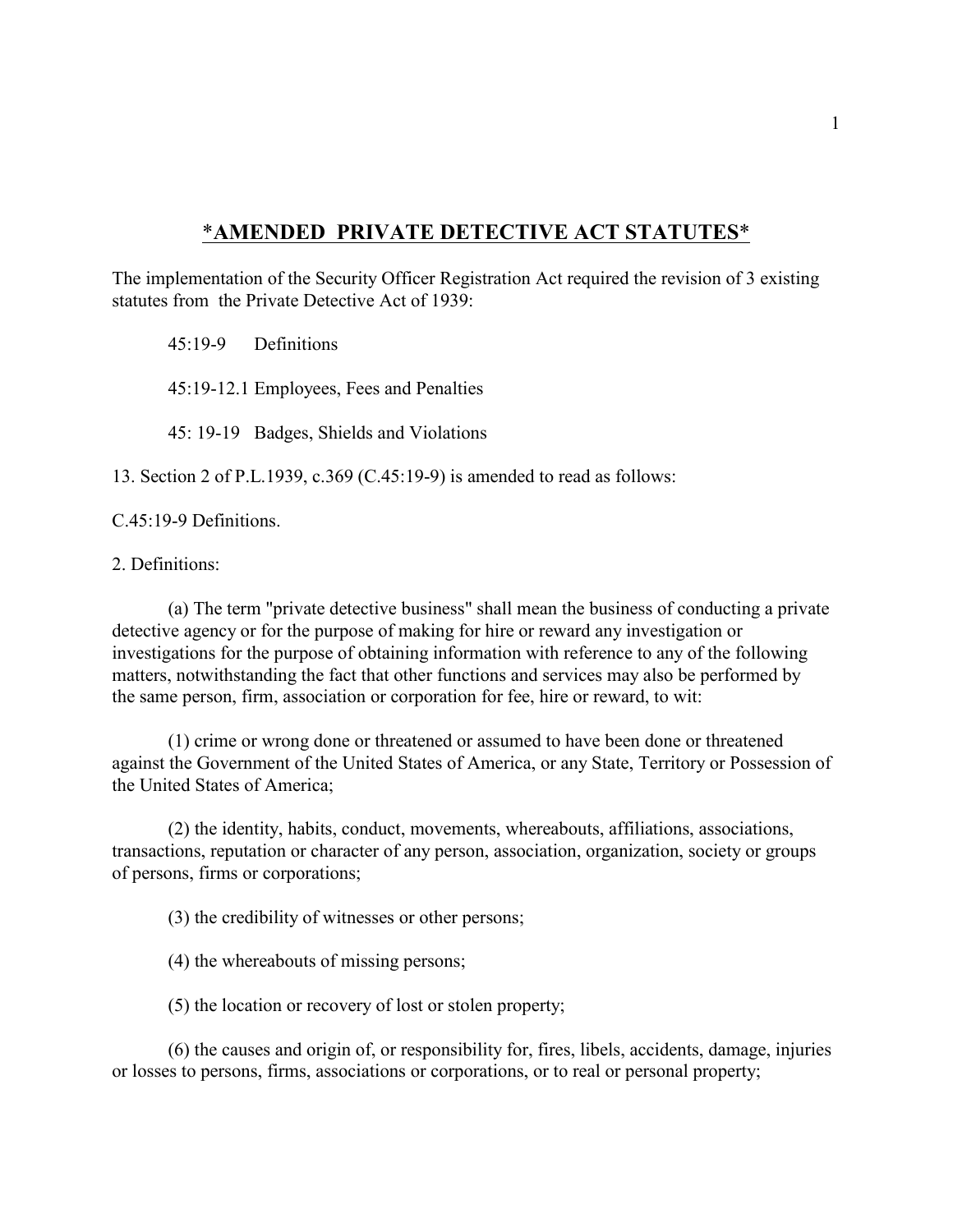(7) the affiliation, connection or relation of any person, firm or corporation with any organization, society, association, or with any official member or representative thereof;

(8) with reference to the conduct, honesty, efficiency, loyalty or activities of employees, agents, contractors and subcontractors;

(9) the securing of evidence to be used before any investigating committee, board of award, board of arbitration, or in the trial of any civil or criminal cause; provided, however, that the term shall not include a person, firm, association or corporation engaged exclusively in the business of making investigations and reports as to the financial standing, credit and financial responsibility of persons, firms, associations or corporations nor to electrically controlled burglar or fire alarm system with a central unit, nor to any person, firm, association or corporation engaged in the business of making reports for insurance or credit purposes.

The term shall not include and nothing in this act shall apply to any lawful activity of any board, body, commission or agency of the United States of America or of any State, Territory or Possession of the United States of America, or any county, municipality, school district, or any officer or employee solely, exclusively and regularly employed by any of the foregoing; nor to any attorney or counselor-at-law in connection with the regular practice of his profession, nor to any person employed by any such attorney or counsellor-at-law when engaged upon his employer's business; nor to any employee, investigator or investigators solely, exclusively and regularly employed by any person, firm, association or corporation which is not engaged in any of the businesses hereinbefore described in items numbered one to nine, both inclusive, of this subsection in so far as their acts may relate solely to the business of the respective employers; nor to any person, firm, association or corporation licensed to do a business of insurance of any nature under the insurance laws of this State, nor to any employee or licensed agent thereof; nor to any person, firm, association or corporation conducting any investigation solely for its own account.

(b) The terms "the business of detective agency" and "the business of investigator" shall mean any person, firm, association or corporation engaged in the private detective business as defined in subsection (a) of this section, who employs one or more persons in conducting such business, but shall not include the business of watch, guard or patrol agency.

(c) The terms "private detective" or "investigator" shall mean and include any person who singly and for his own account and profit conducts a private detective business without the aid or assistance of any employees or associates.

(d) The masculine shall include the feminine and the neuter genders.

(e) The term "superintendent" means the Superintendent of State Police.